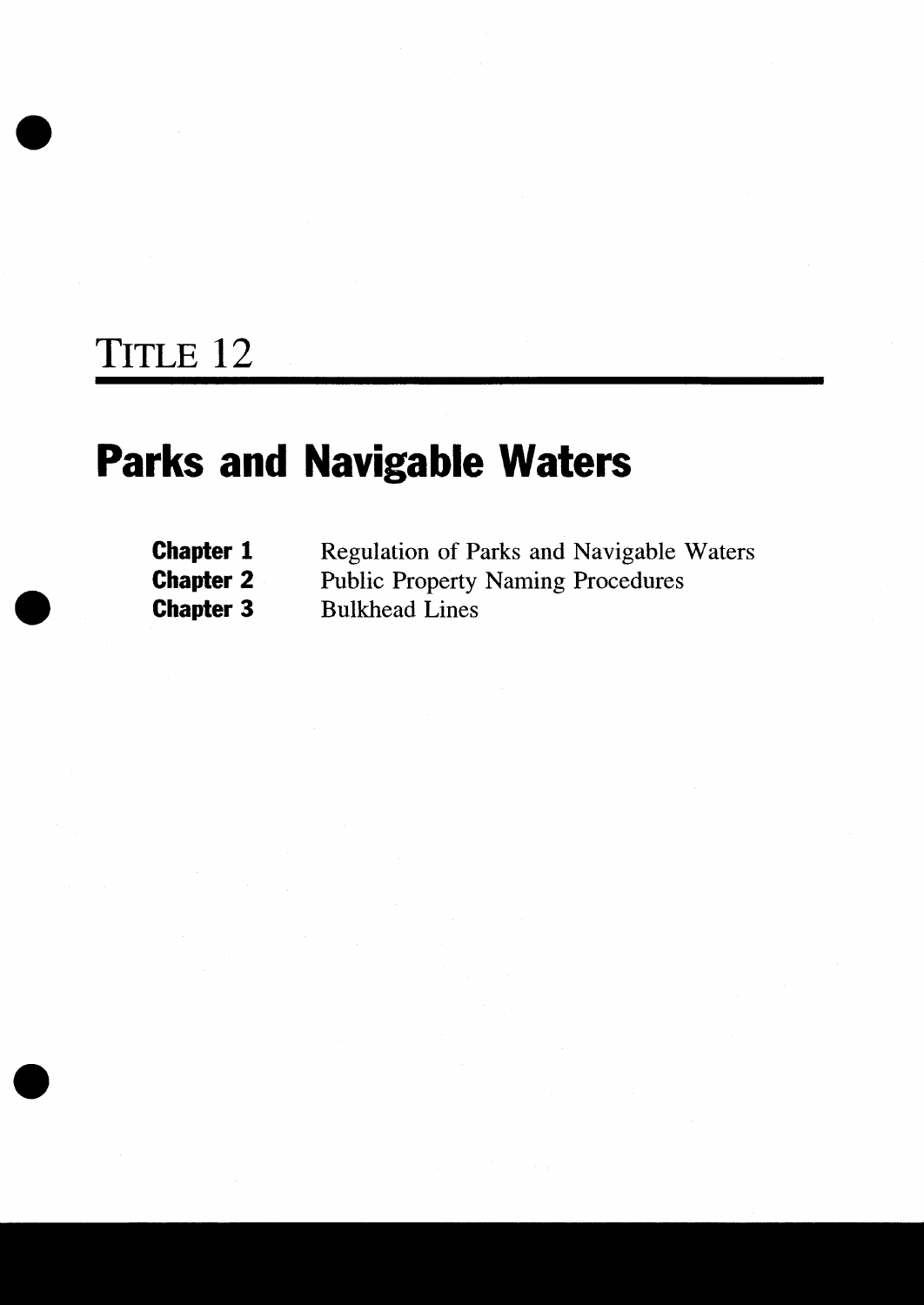Title  $12 \triangleright$  Chapter 1

#### Regulation of Parks and Navigable Waters

12-1-1 Park Regulations

#### Sec. 12-1-1 Park Regulations.

(a) Purpose and Definition. In order to protect the parks, public boat landings, parkways, recreational facilities and public conservancy areas within the Town of Warren from injury damage or desecration, these regulations are enacted. The term "park," as hereinafter used in this Chapter, shall include all grounds, structures and watercourses which are or may be located within any area dedicated to the public use as a park, parkway, public boat landing, public lake access, or recreation facility in the Town of Warren.

### (b) General Regulations.<br>(1) Littering Prohibit

r  $\bullet$ 

- **Littering Prohibited.** No person shall litter, dump or deposit any rubbish, refuse, earth or other material in any park except by placing such material in receptacles provided for such purpose
- (2) **Sound Devices.** No person shall operate or play any amplifying system unless specific authority is first obtained from the Town Board, or its authorized designee.
- (3) Bill Posting. No person shall post, paste, fasten, paint or attach any placard, bill, notice, sign or advertising matter upon any structure, tree or other natural object in any park, except park regulations and other signs authorized by the Town Board.<br>(4) **Trapping.** No person shall trap in any Town park u any park except park regulations and other signs authorized by the Town Board
- first obtained from the Town Board. 5 Trapping. No person shall trap in any Town park unless specific written authority is<br>first obtained from the Town Board.<br>(5) Making of Fires. No person shall start, tend or maintain a fire except in personal
- grills or designated fireplaees Personal grills shall be used onIy in designated picnie areas. The use of personal grills is permitted provided lawns and vegetation are not endangered. Unburned fuel and ashes shall be disposed of in such a manner as to prevent fire or damage to any park property
- $(6)$  **Protection of Park Property.** No person shall kill, injure or disturb or attempt to injure or disturb waterfowl, birds or animals, wild or domestic, within any park. No person shall climb any tree or remove flowers or fruit, wild or cultivated, or break, cut down, trample upon, remove or in any manner injure, deface, write upon or ill use any tree, shrub, flower, flower bed, turf, soil, sand, fountain, ornament, building, structure, apparatus, bench, table, official notice, sign or other property within any park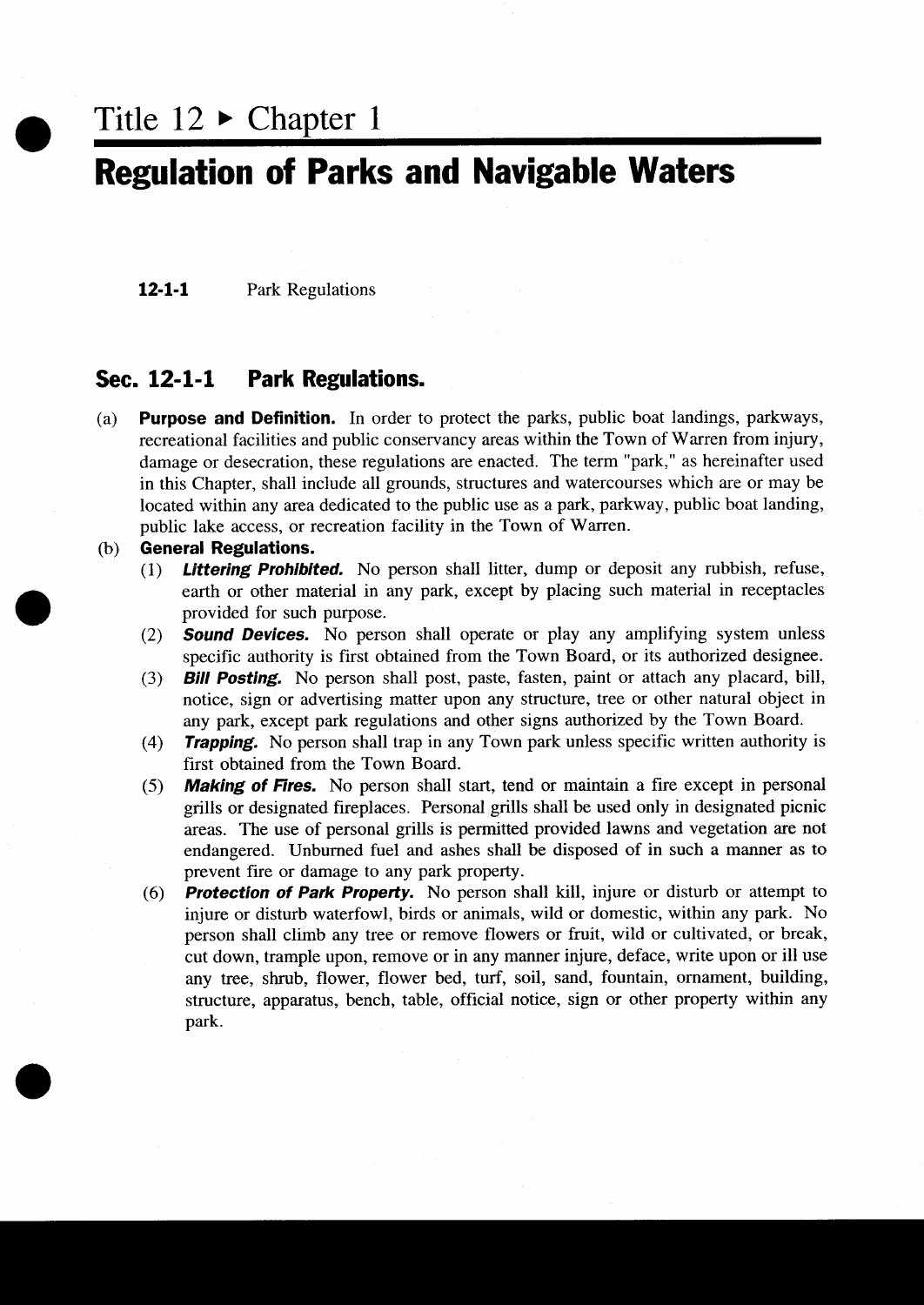- 12-1-1<br>
(7) **Illegal Entry.** It shall be unlawful for any person to enter in any way any park building, installation or area after the posted closing time or before the posted opening time, or contrary to posted notices.
	- $8$  Throwing Stones and Missiles Prohibited. No person shall throw stones or other missiles in or into any park
	- $(9)$ Removal of Park Equipment Prohibited. No person shall remove benches, seats tables, or other park equipment from any park, unless authorized by the Town Board or its designee 11 **Removal of Park Equipment Prohibited.** No person shall remove benches, seats, tables, or other park equipment from any park, unless authorized by the Town Board or its designee.<br>
	11 **Plant Materials.** No unauthorized
	-
	- **IO Vending.** Vending is prohibited in Town parks unless authorized by the Town Board. (11) **Plant Materials.** No unauthorized removal of any plant materials or plants from any park
	- $(12)$  **Structures.** No temporary or permanent structures are to be erected in a park without specific approval of the Town Board
	- (13) Hours. Unless otherwise determined by the Town Board, parks shall be closed to all specific approval of the Town Board.<br> **Hours.** Unless otherwise determined by the Town Board, parks shall be closed to all<br>
	uses and all persons between the hours of 11:00 p.m. and 6:00 a.m. Central Standard<br>
	Time or Centr uses and all persons between the hours of 11:00 p.m. and 6:00 a.m. Central Standard<br>Time or Central Daylight Time, whichever shall be in effect in the State of Wisconsin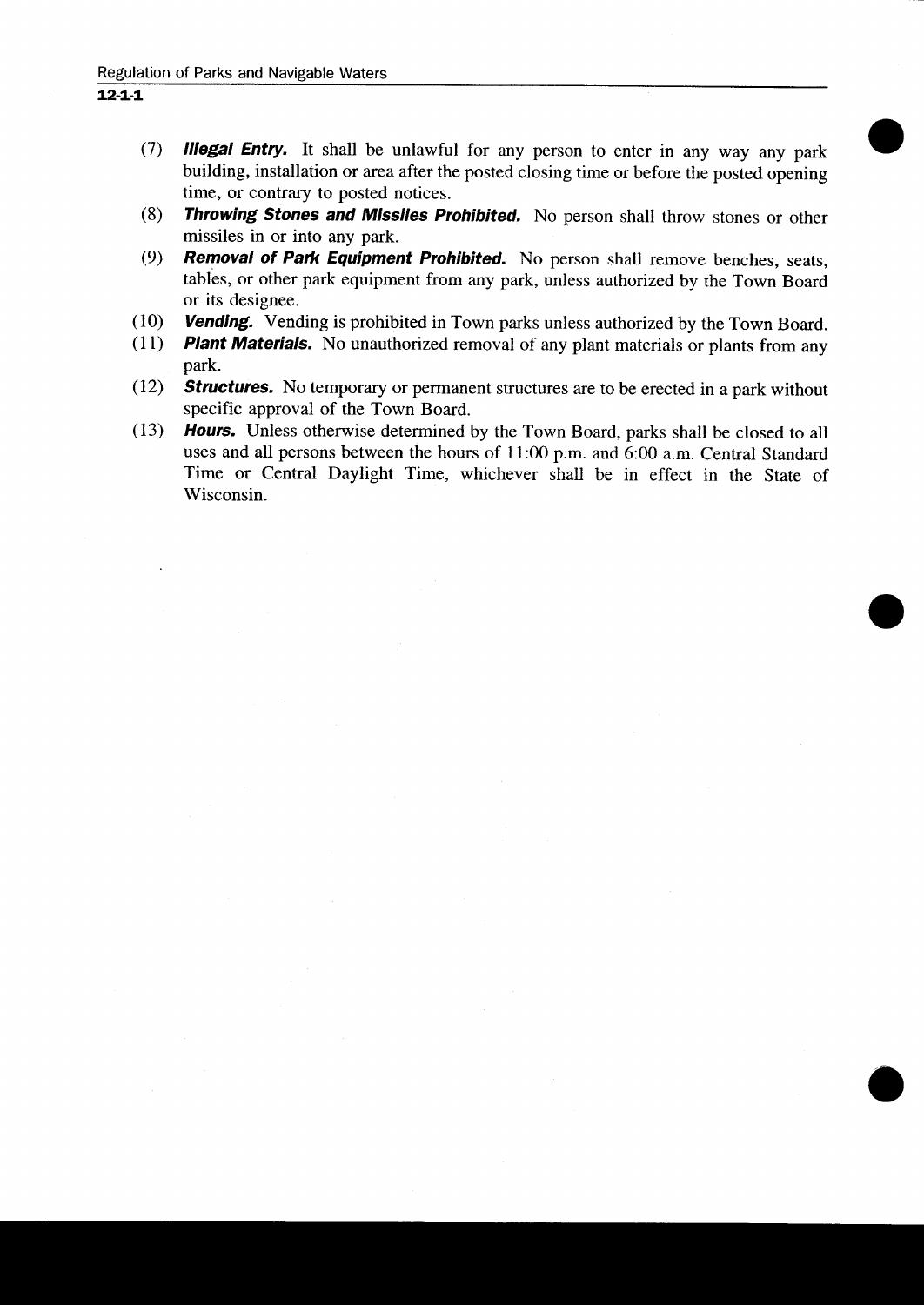Title  $12 \triangleright$  Chapter 2

### **Public Property Naming Procedures**

**12-2-1** Naming Procedures for Public Property

## Sec. 12-2-1 Naming Procedures for Public Property.<br>(a) Renaming Streets.

### **Renaming Streets.**<br>(1) To request the

- To request the renaming of a Town street, road or highway by anyone other than the Town, a petition signed by at least fifty percent  $(50\%)$  of all property owners along the street in question shall be submitted to the Town Board. Petition signatures shall be limited to one per parcel. Naming shall be accomplished through adoption of a formal resolution by the Town Board
- (2) For streets within a recorded subdivision or certified survey map, an affidavit of correction shall be recorded with the Register of Deeds as specified under Sec 236.295, Wis. Stats.
- to St. Croix County Ordinance #242.
- 236.295, Wis. Stats.<br>
(3) All street, road or highway names require the approval of St. Croix County pursuant<br>
to St. Croix County Ordinance #242.<br>
(4) All costs associated with the name, including the cost of any recordin (4) All costs associated with the name, including the cost of any recording necessary and the cost of signage shall be paid by the person(s) submitting the request. This cost may be waived by the Town Board
- (b) Naming of Public Waters. (Note: proposed names for public waters require approval of the Wisconsin Geographic Names Council in order to be recognized on maps outside the Town.)<br>(1)  $R_0$ 
	- 10 Requests to name or rename a creek, stream, river or lake shall be made in writing **ing of Public Waters.** (Note: proposed names for Visconsin Geographic Names Council in order to be (1)).<br>Requests to name or rename a creek, stream, river and brought before the Town Board. The person (s) provide backgrou and brought before the Town Board. The person(s) who submitted the request shall provide background information into the rationale behind the request, including biographical information if to be named after a person. Any letters from appropriate organizations and individuals which provide evidence of substantial iocal support for the proposal shall be submitted at that time. If the creek, stream, river or lake is included in <sup>a</sup> Lake Protection and Rehabilitation District approval from the district must be obtained prior to the submittal of the request to the Town. Upon approval of the Town Board, the proposed name change shall be submitted to the Wisconsin Geographic Names Council for approval. The Town Board meets every February to act on all requests
	- (2) Once a public body of water is named after a person, the name of the public body of water cannot be changed for a period of fifty (50) years.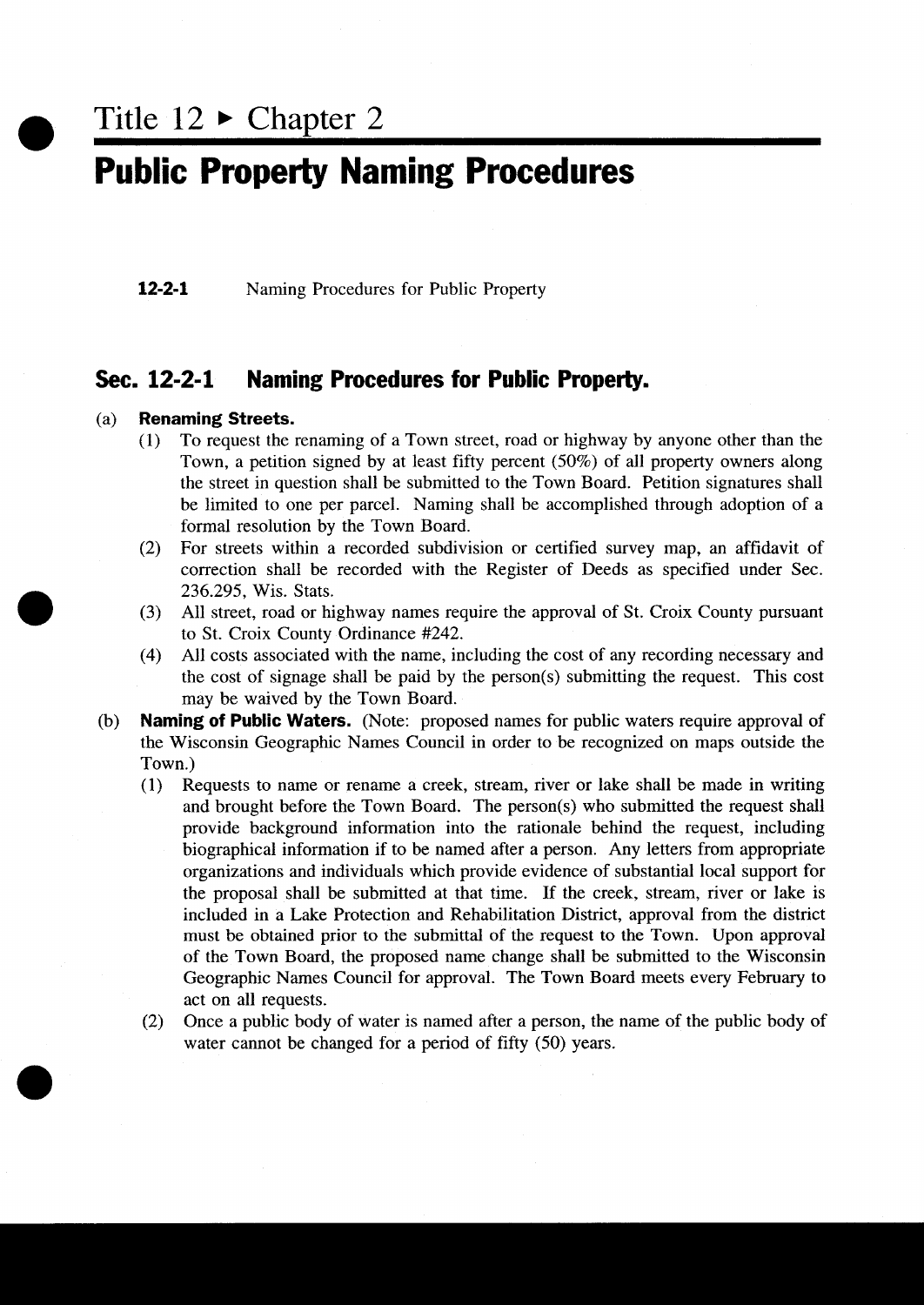(3) All costs associated with the naming, including the cost of any recording necessary and the cost of signage, shall be paid by the person(s) submitting the request. This cost may be waived by the Town Board

### (c) **Naming of Public Facilities.**<br>(1) Requests for the naming of

- 11 Requests for the naming or the renaming of public buildings, faculties, and parks shall be submitted in writing. Requests concerning parks shall be brought before the Town Board. The person(s) who submitted the request shall provide background cost may be waived by the Town Board.<br> **Ing of Public Facilities.**<br>
Requests for the naming or the renaming of public buildings, faculties, and parks shall<br>
be submitted in writing. Requests concerning parks shall be broug information into the rationale behind the request, including biographical information if to be named after a person. Any letters from appropriate organizations and individuals which provide evidence of substantial local support for the proposal shall be submitted at that time. Naming shall be accomplished through adoption of a formal resolution by the Town Board
- (2) Once a public building, park or facility is named after a person, the name of the public property cannot be changed for a period of fifty (50) years.
- 3 All costs associated with the naming, including the cost of any recording necessary and the cost of signage, shall be paid by the person(s) submitting the request. This formal resolution by the Town Board.<br>Once a public building, park or facility is named after a person, the name of the<br>public property cannot be changed for a period of fifty (50) years.<br>All costs associated with the namin cost may be waived by the Town Board
- (d) **Recommendations.** At its option, the Town Board may ask for advisory recommendations on renaming applications from Town committees/commissions or civic organizations.